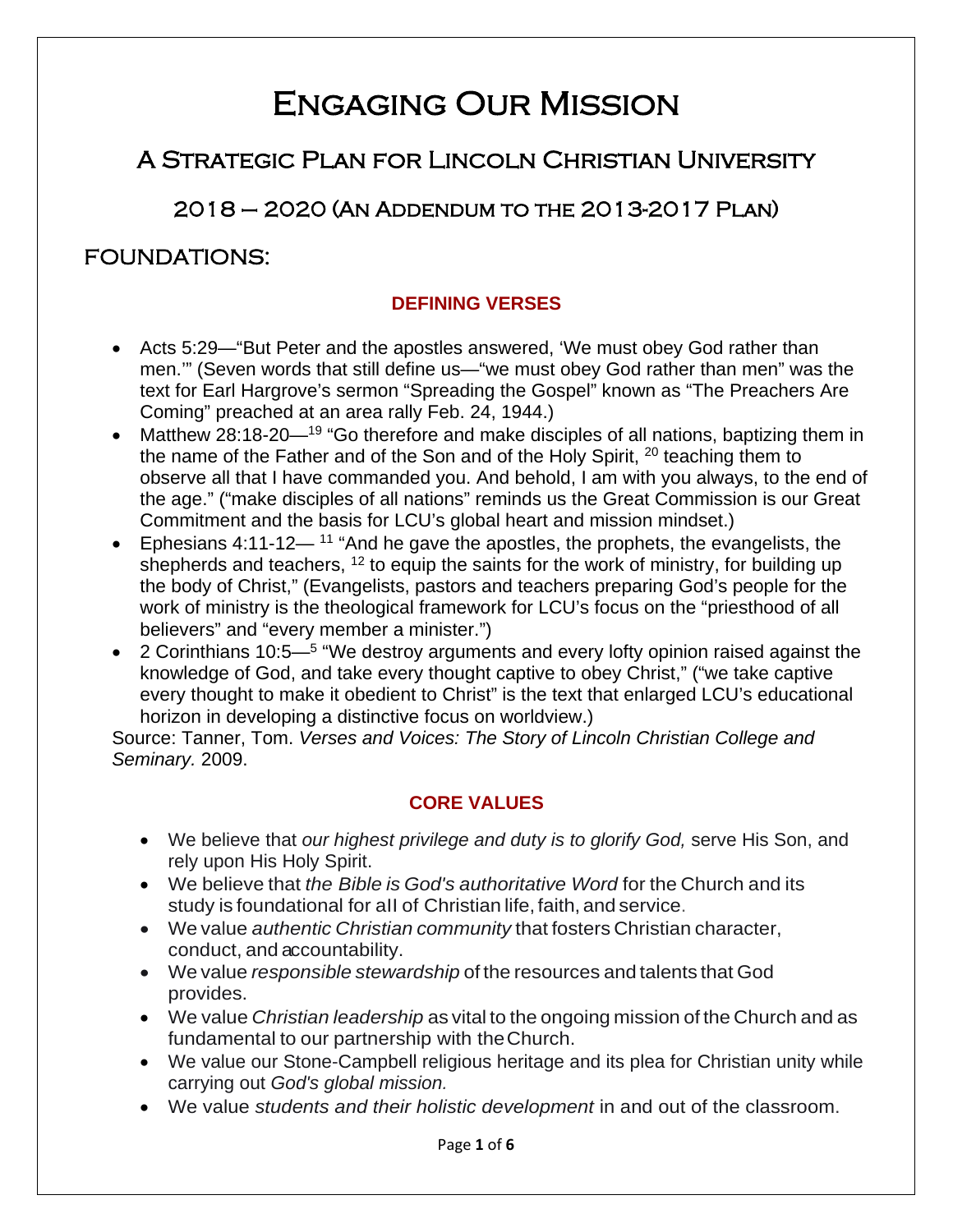#### **VISION**

*A Transformational Community of Global Difference Makers*

#### **MISSION**

*Lincoln Christian University is a Christian higher education community whose mission is to nurture and equip Christians with a Biblical worldview to serve and lead in the church and the world.*

### **INSTITUTIONAL DNA**

"Each of my predecessors in the President's Office has left his mark on what is today known as Lincoln Christian University. The composite of their contributions forms LCU's DNA:

- Earl C Hargrove's passion for preaching,
- Leon Appel's zeal for evangelism,
- Robert Phillips' love for the local church,
- John Hasty's heart for global missions,
- Charles McNeely's pursuit of excellence in Christian higher education, and

• Keith Ray's commitment to the centrality of a Biblical worldview and theological thinking. I prayerfully hope that my legacy will be consistent with those elements as today I issue a call **to advance the Kingdom of God around the world in every nation and every generation."**  --Don Green, Inaugural Address, May 5, 2015

# FOREWARD:

In 2013 the trustees, administration, faculty, and staff concluded a strategic planning process that culminated in pursuing four strategic goals. Though our mission remains the same, the context of American higher education, especially Christian higher education continues to change. As for the past four years, we believe that engaging our mission for the next four years will demand that we continue to be accessible, collaborative, focused, and responsible, but it will also demand a commitment to be innovative.

A 2017 Progress Report to the Board of Trustees showed the following progress toward goal achievement:

- Goal One (Accessible)—35% completed,47% some progress, 16% no progress, and 2% no longer applicable
- Goal Two (Collaborative)—13% completed, 63% some progress, 21% no progress, 3% no longer applicable
- Goal Three (Focused)—32% completed, 61% some progress, 7% no progress)
- Goal Four (Responsible)—23% completed, 62% some progress, 13% no progress, and 2% no longer applicable

In light progress yet to be made it was determined that we would continue to pursue the strategic initiatives beyond 2017. In 2018 a fifth goal—Innovative—was agreed upon. At the June 2018 President's Cabinet Retreat some time was devoted to brainstorming what this might look like at LCU. During its October 2018 Board of Trustees Retreat, the trustees and President's Cabinet conducted a lengthy "Blue Ocean Strategy" discussion which was followed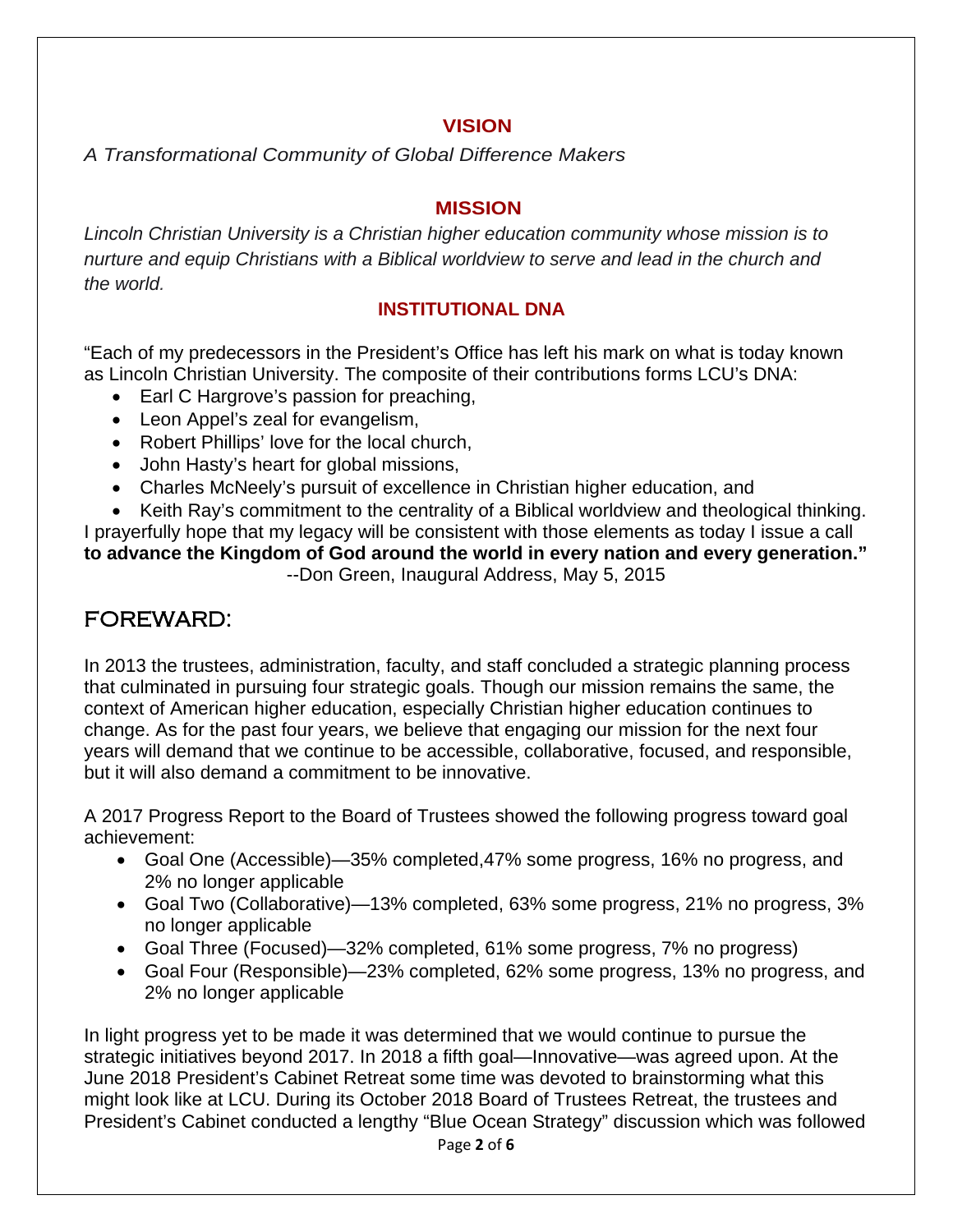by a faculty "white board" exercise to surface both innovative academic initiatives and nonacademic initiative. Following a process of prioritizing faculty and administrators agreed upon initiatives to pursue. At the August Faculty/Staff Retreat time was devoted to discussing the relevance of our strategic goals, the absence of other more pressing strategic goals, and strategic priorities and actions to be taken in pursuit of these goals. It was the consensus of the group that the strategic goals and priorities are still appropriate. Further suggestions from the group are yet to be incorporated into a Revised Strategic Plan.

## STRATEGIC GOALS:

#### *GOAL ONE*

We will identify and reduce obstacles such as time, cost, geography, culture and language to make an LCU education **accessible** to more people nationally and internationally.

#### *GOAL TWO*

We will engage churches and other organizations in **collaborative** efforts that will aid us in the pursuit of our mission.

### *GOAL THREE*

We will candidly assess our strengths and weaknesses and engage in **focused** initiatives that build upon our strengths, minimize our weaknesses and which we can pursue with excellence.

#### *GOAL FOUR*

We will moderate all initiatives and activities with **responsible** stewardship of human and financial resources and a recognition of who we are as a Christian University as described in our statement of faith.

#### *GOAL FIVE*

We will confront challenges and seize opportunities by seeking **innovative** solutions that are consistent with our global vision, our Kingdom mission, and our historic values.

## DESCRIPTION OF GOALS:

#### **Goal One: Accessible**

When Jesus began his ministry, he left his home and made disciples of people where they lived. He asked his disciples to do likewise. Though people often came to hear Jesus and his disciples, the Gospel was spread by going and meeting people where they lived – geographically, culturally and intellectually.

Every prospective student faces obstacles to enrollment. To help them overcome these obstacles LCU must meet them where they live.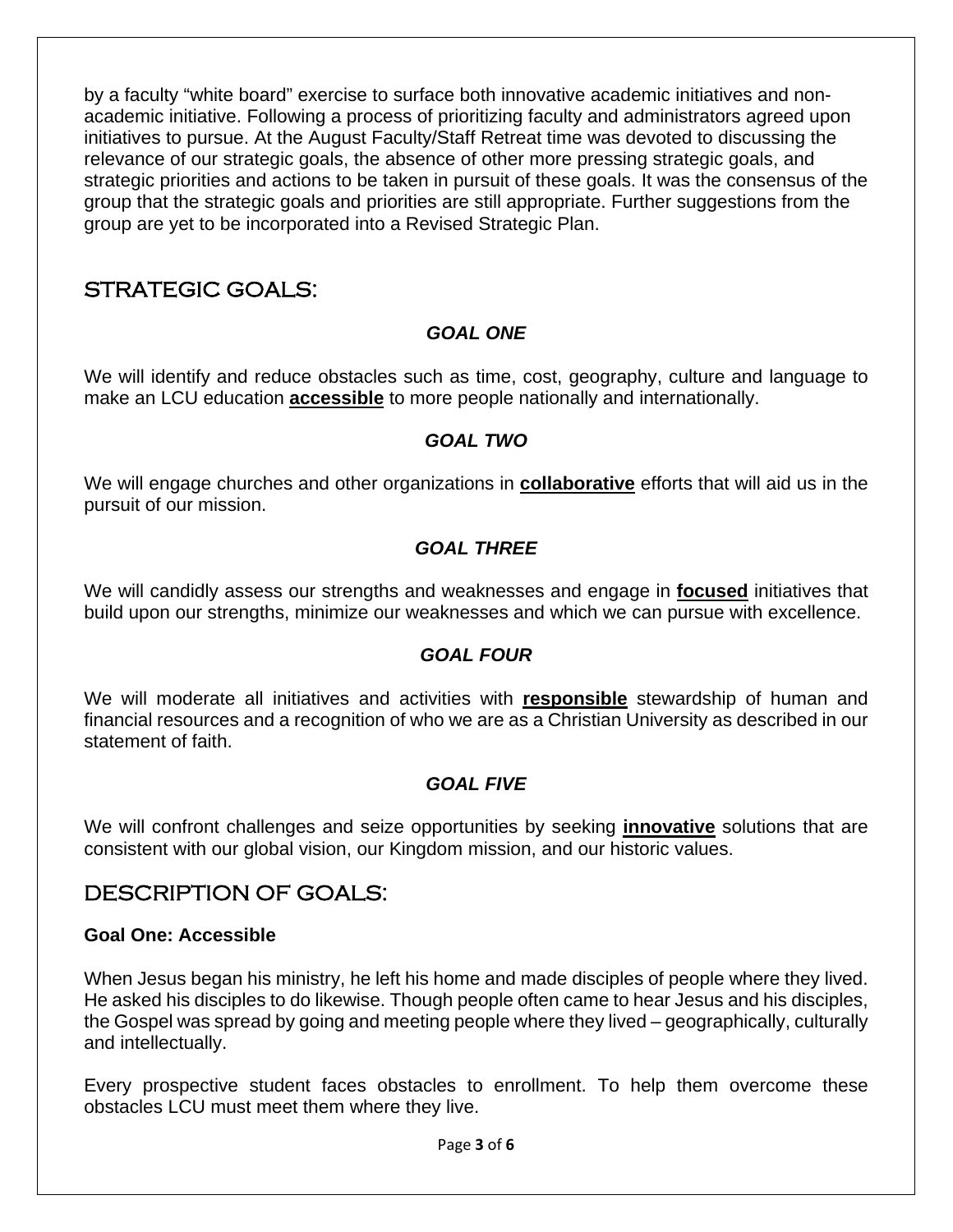For some students, access is limited by geography. LCU will continue to increase online and hybrid course offerings, and will also explore implementing new physical sites in key locations. For other students, access is limited by cost. LCU will regularly re-evaluate pricing structures to ensure that we are competitive with other institutions while being fair to our own students. For a growing segment of Christ's church, access to Christian higher education is limited by language. In connection with our China Initiative, we will continue to bring students to Lincoln to teach them English and enroll them in our academic programs, but under this plan we will also translate select courses into Mandarin. This will allow Chinese students to earn credits from LCU without learning English or securing a visa to study in the United States.

Over the next four years we will take substantial time to carefully evaluate other barriers to enrollment as well as barriers to retention – all with the goal of breaking these down to make and keep an LCU education accessible to as many students as possible.

#### **Goal Two: Collaborative**

Jesus' ministry was collaborative. He ministered alongside everyone from fishermen to tax collectors. His message was for men, women, children and people of all nations and backgrounds. His church today is made up of all believers, each of whom is an integral part of the larger body with an important function that cannot be fulfilled in isolation.

Everything LCU does expends kingdom resources. Working collaboratively with churches, alumni and other organizations sharpens our ideas and conserves precious resources. Every new initiative – and many existing ones – must be viewed as potential collaborative opportunities.

Over the next four years we will be working to identify churches and colleges that can be strategic partners in offering LCU programs in new disciplines or markets. We will also explore the development of ongoing relationships with churches, non-profits and businesses that would be strong candidates for internship placement and career placement for our students. Where possible, we will pursue efficiencies of scale by seeking to develop model partnerships that can be replicated with multiple partnering organizations, especially other colleges and universities.

#### **Goal Three: Focused**

The Apostle Paul was a man of immense faith and talent. He could likely have taken on any ministry he saw fit, yet he took pride in his role as Apostle to the Gentiles. That is not to say that he was uninterested in other ministry, but his was a focused ministry.

LCU serves a mighty God and pursues a Great Commission. LCU cannot possibly engage Christ's church in all of its activities. We must choose carefully our initiatives and ensure that the results demonstrate the kind of excellence one would expect from activity done to God's glory.

Over the next four years, we will develop rigorous processes for assessing the strengths and weaknesses of all of our activities, but especially our academic programs. We will use these results in improved assessment efforts to sharpen what we do so that we continuously improve. We will focus new initiatives on those activities that build upon the strengths of who we are.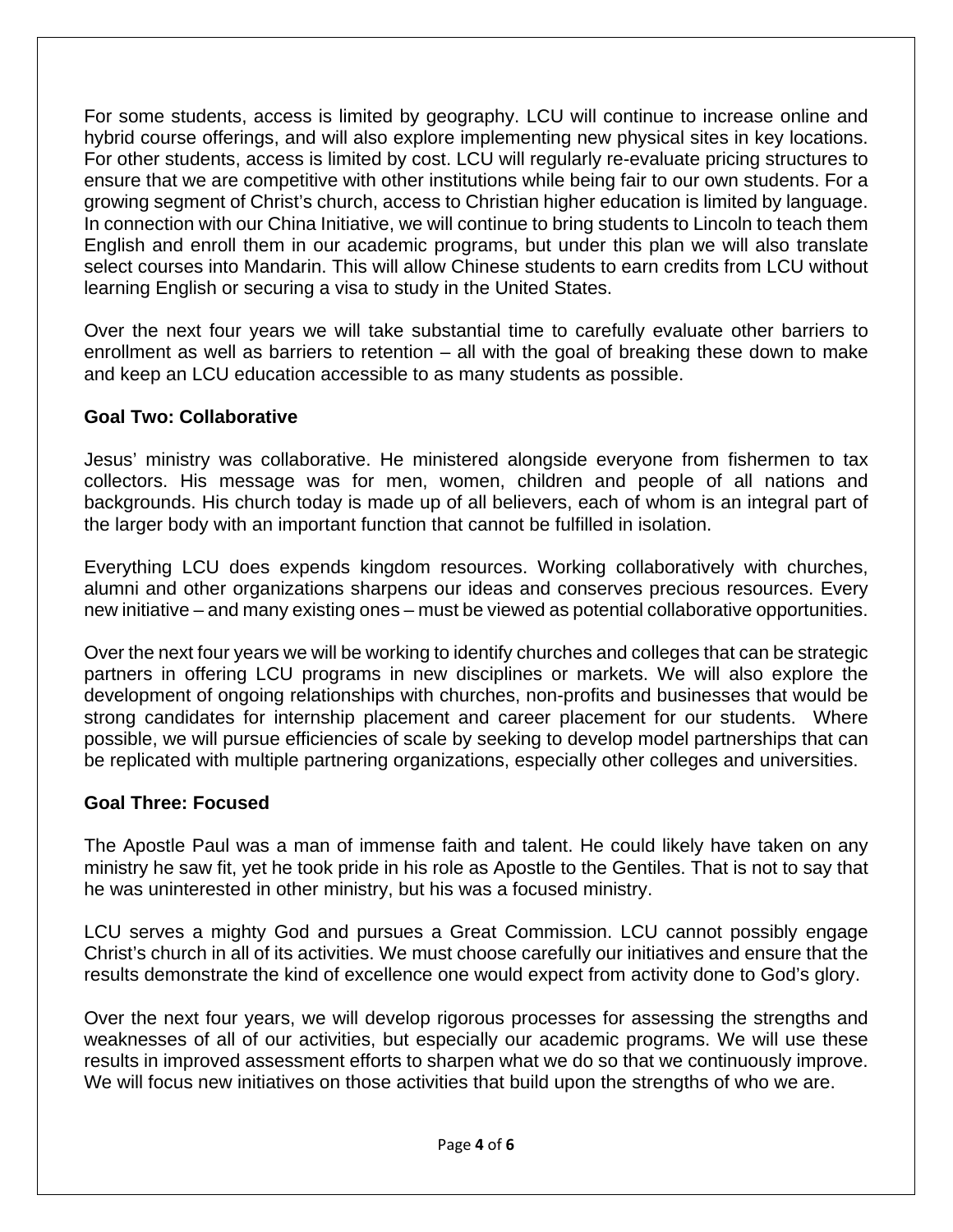#### **Goal Four: Responsible**

In the parable of the bags of gold, Jesus told a story in which a man left three employees in charge of his business during an absence. Upon his return, the man discovered that two of his employees had taken the money he had given them and put it to work bringing back a return on the investment. The third, however, buried the gold, neither making a profit nor suffering a loss. Upon his return, the man dismissed the third employee for failing to even attempt to put to good use that which had been entrusted to him.

God has given to LCU three precious resources: our institutional integrity as set forth in our statement of faith, the people who make up our community – students, faculty, staff, alumni, trustees and many others—and the financial resources that allow us to engage our mission.

Over the next four years we will go forward with the work entrusted to us while remaining true to who we are and being good stewards of the resources entrusted to us. Thus as we move forward by expanding access in such ways as creating more online and off-site educational offerings, we will also develop and implement rigorous faculty and staff training regarding online instruction and design as well as how to provide high quality student services to those not residing at our main campus. Similarly, in order to support our progress, we will implement a technology prioritization plan as well as maintain current policies and procedures for Campus Technology. Thus the goal is not to restrain the pursuit of the other strategic goals but instead, to be certain that our pursuit of those goals makes the most of our resources.

#### **Goal Five: Innovative**

Jesus concluded His parables of the Kingdom in Matthew 13:52 with the parable of the householder "who brings out of his treasure what is new and what is old." Living under the reign of Jesus and seeking His kingdom on earth demands of disciples that we embrace treasures both new and old. What this means for Lincoln Christian University as we move into the future is that we will confront challenges and seize opportunities by seeking innovative solutions that are consistent with our global vision, our Kingdom mission, and our historic values.

Lincoln Christian University celebrated its 75<sup>th</sup> year of service to the Kingdom of God in 2018-2019. It achieved that significant milestone in part because its leadership has been intentionally and wisely innovative through the years. To be "a transformational community of global difference makers" will demand of LCU that we demonstrate a genuine openness to new ideas for transformation and embrace creative change in the context of an ever-changing global environment.

This additional goal in no way reflects that LCU has not been innovative in the past, as evidenced by innovative academic programs and delivery modalities and faculty being innovative in teaching methodology. However, it underscores the reality that ongoing innovation will be essential for navigating the rapidly changing cultural and higher education environment in which we find ourselves.

Nor does this goal suggest that there are not innovative elements within the other strategic initiatives, especially being accessible and being collaborative. It is rather a recognition that the degree to which LCU will be innovative in the future, will be a measure of its success and a mark of its faithfulness to its historic purpose.